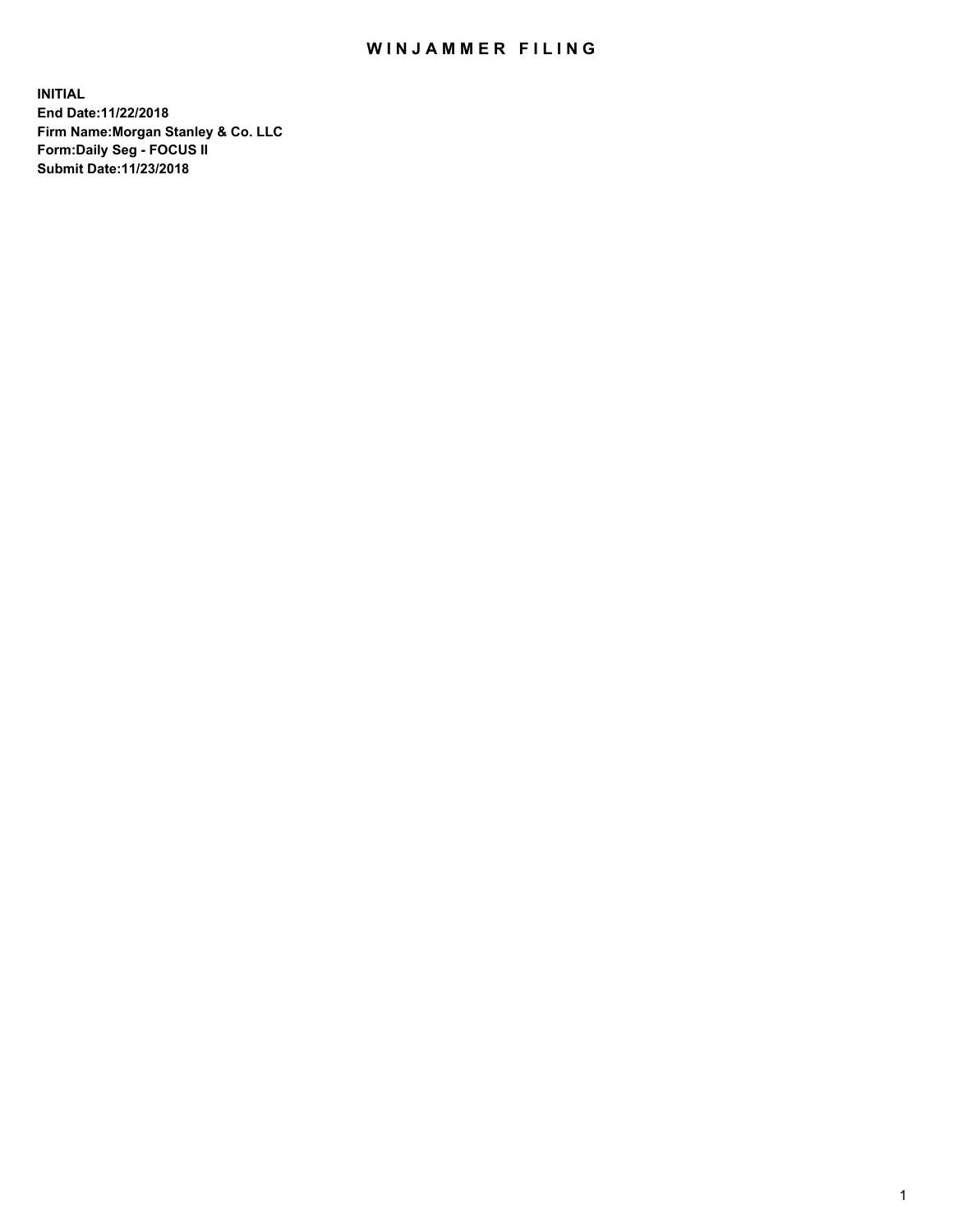**INITIAL End Date:11/22/2018 Firm Name:Morgan Stanley & Co. LLC Form:Daily Seg - FOCUS II Submit Date:11/23/2018 Daily Segregation - Cover Page**

| Name of Company                                                                                                                                                                                                                                                                                                                | Morgan Stanley & Co. LLC                               |
|--------------------------------------------------------------------------------------------------------------------------------------------------------------------------------------------------------------------------------------------------------------------------------------------------------------------------------|--------------------------------------------------------|
| <b>Contact Name</b>                                                                                                                                                                                                                                                                                                            | <b>Ikram Shah</b>                                      |
| <b>Contact Phone Number</b>                                                                                                                                                                                                                                                                                                    | 212-276-0963                                           |
| <b>Contact Email Address</b>                                                                                                                                                                                                                                                                                                   | Ikram.shah@morganstanley.com                           |
| FCM's Customer Segregated Funds Residual Interest Target (choose one):<br>a. Minimum dollar amount: ; or<br>b. Minimum percentage of customer segregated funds required:% ; or<br>c. Dollar amount range between: and; or<br>d. Percentage range of customer segregated funds required between:% and%.                         | 280,000,000<br><u>0</u><br>00<br>00                    |
| FCM's Customer Secured Amount Funds Residual Interest Target (choose one):<br>a. Minimum dollar amount: ; or<br>b. Minimum percentage of customer secured funds required:% ; or<br>c. Dollar amount range between: and; or<br>d. Percentage range of customer secured funds required between: % and %.                         | 140,000,000<br><u>0</u><br><u>00</u><br>0 <sub>0</sub> |
| FCM's Cleared Swaps Customer Collateral Residual Interest Target (choose one):<br>a. Minimum dollar amount: ; or<br>b. Minimum percentage of cleared swaps customer collateral required:% ; or<br>c. Dollar amount range between: and; or<br>d. Percentage range of cleared swaps customer collateral required between:% and%. | 92,000,000<br><u>0</u><br>0 Q<br>00                    |

Attach supporting documents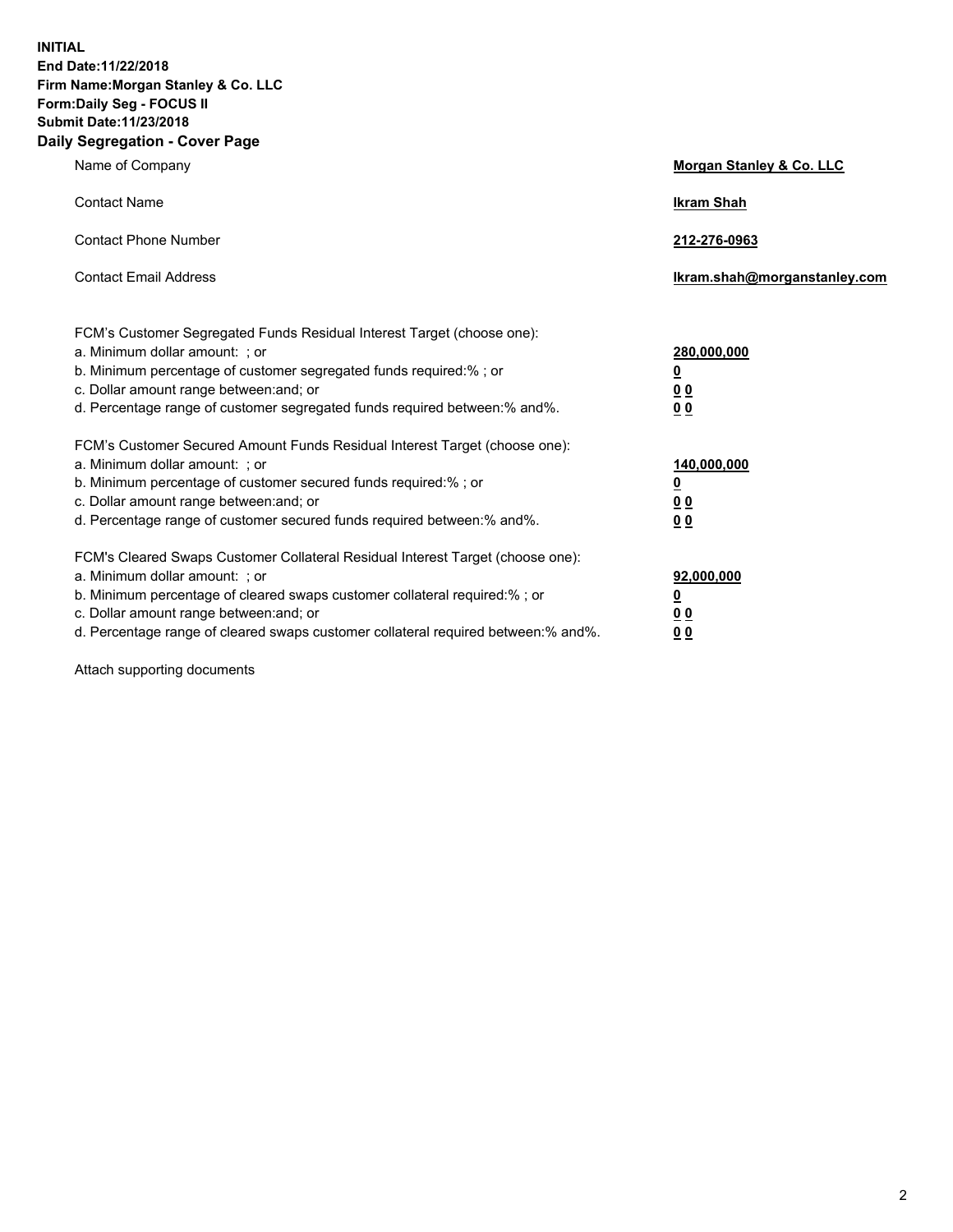## **INITIAL End Date:11/22/2018 Firm Name:Morgan Stanley & Co. LLC Form:Daily Seg - FOCUS II Submit Date:11/23/2018**

**Daily Segregation - Secured Amounts** Foreign Futures and Foreign Options Secured Amounts Amount required to be set aside pursuant to law, rule or regulation of a foreign government or a rule of a self-regulatory organization authorized thereunder 1. Net ledger balance - Foreign Futures and Foreign Option Trading - All Customers A. Cash **3,613,871,705** [7315] B. Securities (at market) **2,155,507,685** [7317] 2. Net unrealized profit (loss) in open futures contracts traded on a foreign board of trade **-933,339,691** [7325] 3. Exchange traded options a. Market value of open option contracts purchased on a foreign board of trade **15,480,433** [7335] b. Market value of open contracts granted (sold) on a foreign board of trade **-18,400,344** [7337] 4. Net equity (deficit) (add lines 1. 2. and 3.) **4,833,119,788** [7345] 5. Account liquidating to a deficit and account with a debit balances - gross amount **174,180,605** [7351] Less: amount offset by customer owned securities **-172,665,008** [7352] **1,515,597** 6. Amount required to be set aside as the secured amount - Net Liquidating Equity Method (add lines 4 and 5) 7. Greater of amount required to be set aside pursuant to foreign jurisdiction (above) or line 6. FUNDS DEPOSITED IN SEPARATE REGULATION 30.7 ACCOUNTS 1. Cash in banks A. Banks located in the United States **506,730,567** [7500] B. Other banks qualified under Regulation 30.7 **796,896,032** [7520] **1,303,626,599** 2. Securities A. In safekeeping with banks located in the United States **73,776,254** [7540] B. In safekeeping with other banks qualified under Regulation 30.7 **0** [7560] **73,776,254** [7570] 3. Equities with registered futures commission merchants A. Cash **6,882,084** [7580] B. Securities **0** [7590] C. Unrealized gain (loss) on open futures contracts **203,067** [7600] D. Value of long option contracts **0** [7610] E. Value of short option contracts **0** [7615] **7,085,151** [7620] 4. Amounts held by clearing organizations of foreign boards of trade A. Cash **0** [7640] B. Securities **0** [7650] C. Amount due to (from) clearing organization - daily variation **0** [7660]

- D. Value of long option contracts **0** [7670]
- E. Value of short option contracts **0** [7675] **0** [7680]
- 5. Amounts held by members of foreign boards of trade
	-
	-
	- C. Unrealized gain (loss) on open futures contracts **-933,542,758** [7720]
	- D. Value of long option contracts **15,480,433** [7730]
	- E. Value of short option contracts **-18,400,344** [7735] **3,676,178,612**
- 6. Amounts with other depositories designated by a foreign board of trade **0** [7760]
- 7. Segregated funds on hand **0** [7765]
- 8. Total funds in separate section 30.7 accounts **5,060,666,616** [7770]
- 9. Excess (deficiency) Set Aside for Secured Amount (subtract line 7 Secured Statement Page 1 from Line 8)
- 10. Management Target Amount for Excess funds in separate section 30.7 accounts **140,000,000** [7780]
- 11. Excess (deficiency) funds in separate 30.7 accounts over (under) Management Target **86,031,231** [7785]

**0** [7305]

[7354] **4,834,635,385** [7355]

**4,834,635,385** [7360]

[7530]

 A. Cash **2,530,909,850** [7700] B. Securities **2,081,731,431** [7710] [7740] **226,031,231** [7380]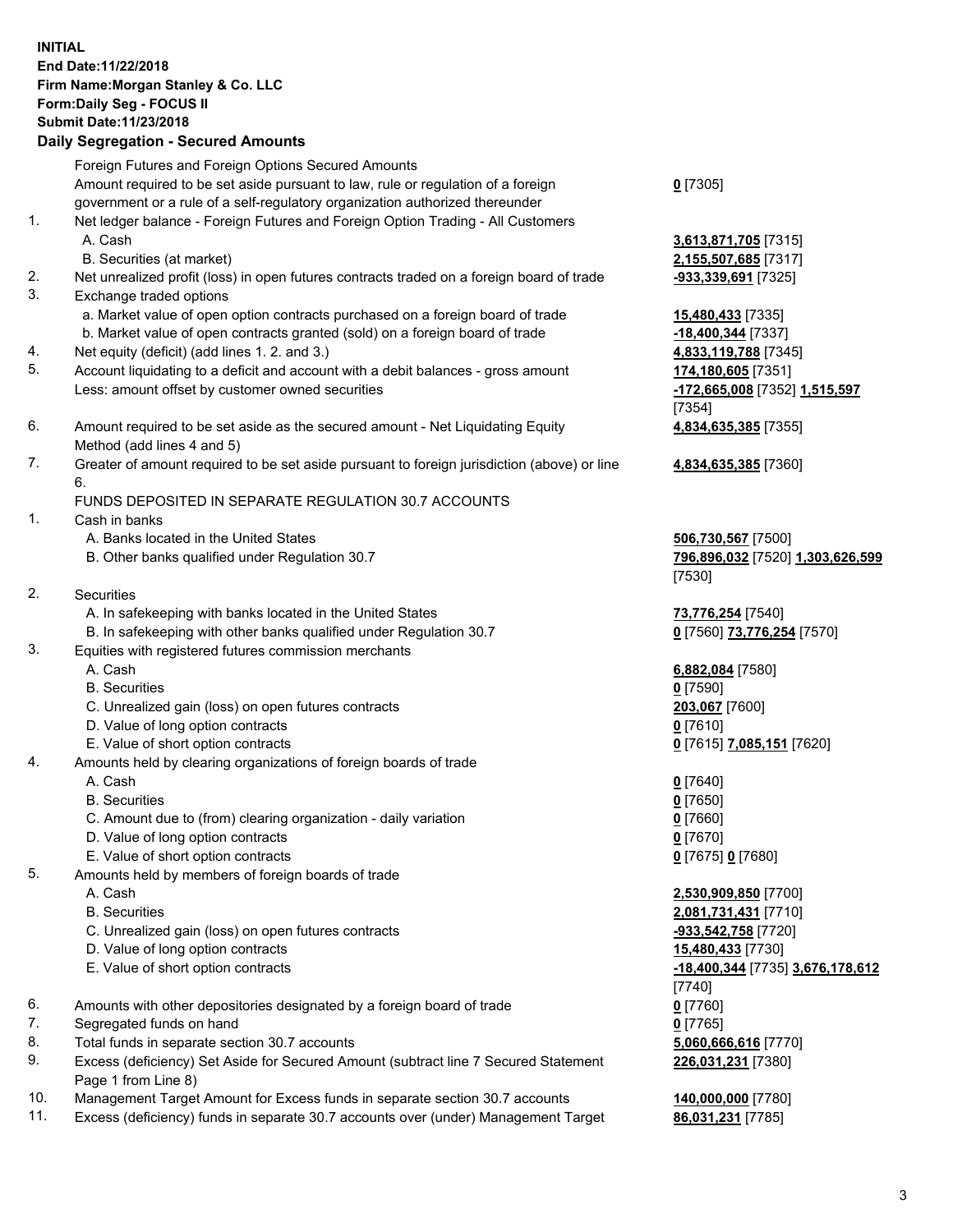**INITIAL End Date:11/22/2018 Firm Name:Morgan Stanley & Co. LLC Form:Daily Seg - FOCUS II Submit Date:11/23/2018 Daily Segregation - Segregation Statement** SEGREGATION REQUIREMENTS(Section 4d(2) of the CEAct) 1. Net ledger balance A. Cash **14,128,869,536** [7010] B. Securities (at market) **6,985,628,509** [7020] 2. Net unrealized profit (loss) in open futures contracts traded on a contract market **-3,707,892,917** [7030] 3. Exchange traded options A. Add market value of open option contracts purchased on a contract market **382,914,549** [7032] B. Deduct market value of open option contracts granted (sold) on a contract market **-610,691,247** [7033] 4. Net equity (deficit) (add lines 1, 2 and 3) **17,178,828,430** [7040] 5. Accounts liquidating to a deficit and accounts with debit balances - gross amount **510,289,856** [7045] Less: amount offset by customer securities **-509,484,142** [7047] **805,714** [7050] 6. Amount required to be segregated (add lines 4 and 5) **17,179,634,144** [7060] FUNDS IN SEGREGATED ACCOUNTS 7. Deposited in segregated funds bank accounts A. Cash **5,109,657,935** [7070] B. Securities representing investments of customers' funds (at market) **0** [7080] C. Securities held for particular customers or option customers in lieu of cash (at market) **654,494,501** [7090] 8. Margins on deposit with derivatives clearing organizations of contract markets A. Cash **5,841,565,052** [7100] B. Securities representing investments of customers' funds (at market) **0** [7110] C. Securities held for particular customers or option customers in lieu of cash (at market) **6,331,134,008** [7120] 9. Net settlement from (to) derivatives clearing organizations of contract markets **-203,293,067** [7130] 10. Exchange traded options A. Value of open long option contracts **382,914,549** [7132] B. Value of open short option contracts **-610,691,247** [7133] 11. Net equities with other FCMs A. Net liquidating equity **6,113,131** [7140] B. Securities representing investments of customers' funds (at market) **0** [7160] C. Securities held for particular customers or option customers in lieu of cash (at market) **0** [7170] 12. Segregated funds on hand **0** [7150] 13. Total amount in segregation (add lines 7 through 12) **17,511,894,862** [7180] 14. Excess (deficiency) funds in segregation (subtract line 6 from line 13) **332,260,718** [7190] 15. Management Target Amount for Excess funds in segregation **280,000,000** [7194]

16. Excess (deficiency) funds in segregation over (under) Management Target Amount Excess

**52,260,718** [7198]